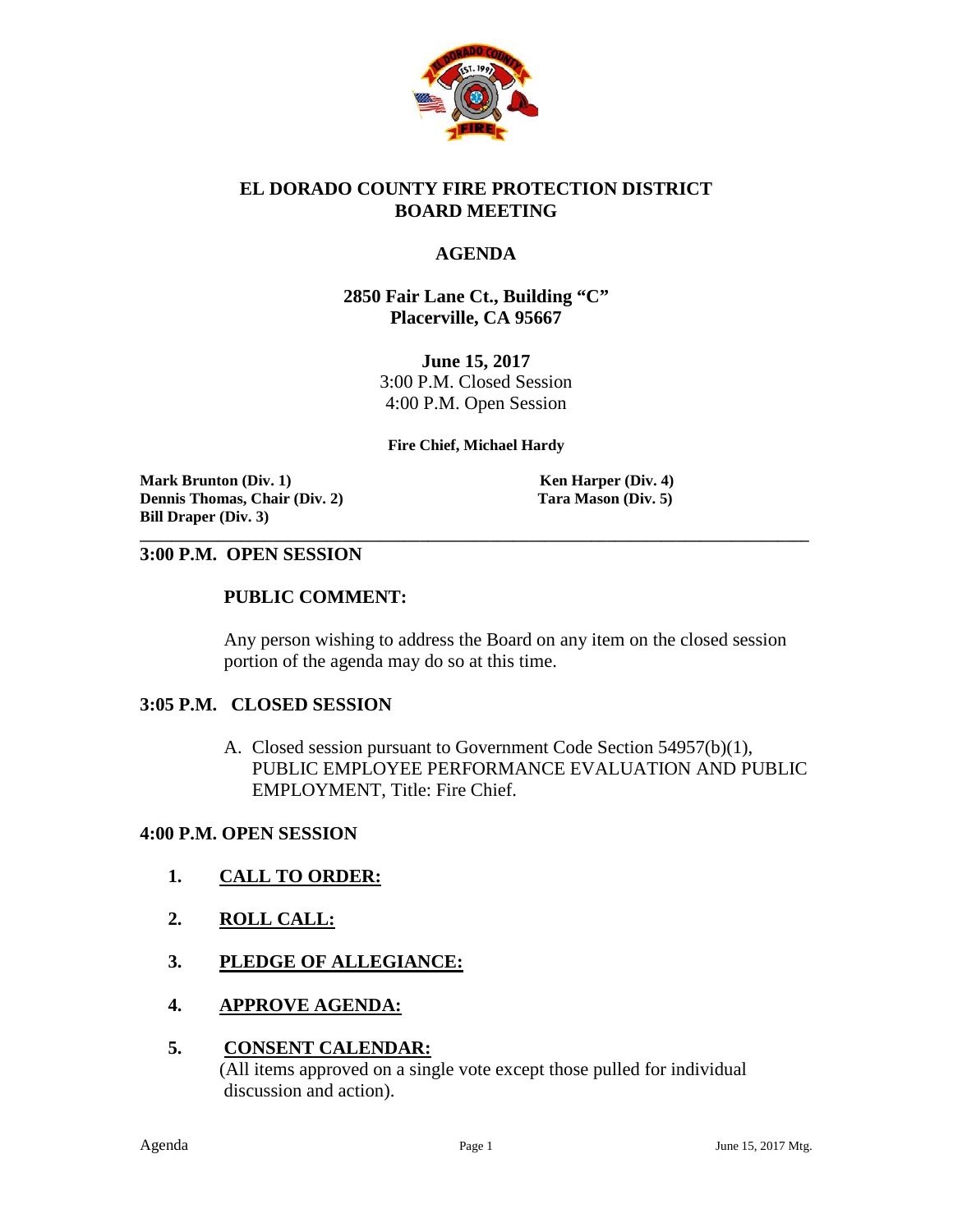- A. Minutes: Board Meeting April 20, 2017
- B. Claim Payments/Deposits:

| District Claims: | Deposits:   | <b>JPA</b> Claims: | <b>JPA</b> Deposits: |
|------------------|-------------|--------------------|----------------------|
| \$74,130.43      | \$36,317.70 | \$1,419.51         | \$4,513.72           |
| \$56,314.87      | \$42,043.01 | \$1,129.48         |                      |
| \$1,440.00       | \$8,649.63  |                    |                      |
| \$113,560.81     | \$12,942.85 |                    |                      |
| \$11,091.06      | \$8,137.48  |                    |                      |
| \$59,134.16      | \$11,936.52 |                    |                      |

## **6. PUBLIC COMMENT:**

(Any person wishing to address the Board on any item that is not on the agenda may do so at this time. Public comments are limited to five minutes per person).

## **7. REPORT OF ACTION TAKEN IN CLOSED SESSION:**

A. Closed session pursuant to Government Code Section 54957(b)(1), PUBLIC EMPLOYEE PERFORMANCE EVALUATION AND PUBLIC EMPLOYMENT, Title: Fire Chief.

## **8. DEPARTMENTAL MATTERS:**

- A. Resolution 2017-02 FY 2017/2018 Appropriation Limits.
- B. Community Outreach.
	- Requested by Director Thomas.

# **9. COMMITTEE REPORTS:**

- A. Facilities & Equipment (Brunton/Draper).
- B. Fire Prevention (Harper/Draper).
- C. Human Resources (Mason/Harper).
- D. Budget and Finance (Thomas/Mason).

# **10. CORRESPONDENCE AND COMMUNICATION:**

- Fire Engine Response Statistics.
- Medic Unit Response Statistics.

### **11. FIRE CHIEF'S REPORT:**

### **12. BOARD COMMENTS:**

### **13. FUTURE AGENDA ITEMS:**

 Next regularly scheduled Board Meeting, July 20, 2017 2850 Fair Lane Court, Building C, Placerville, CA 95667.